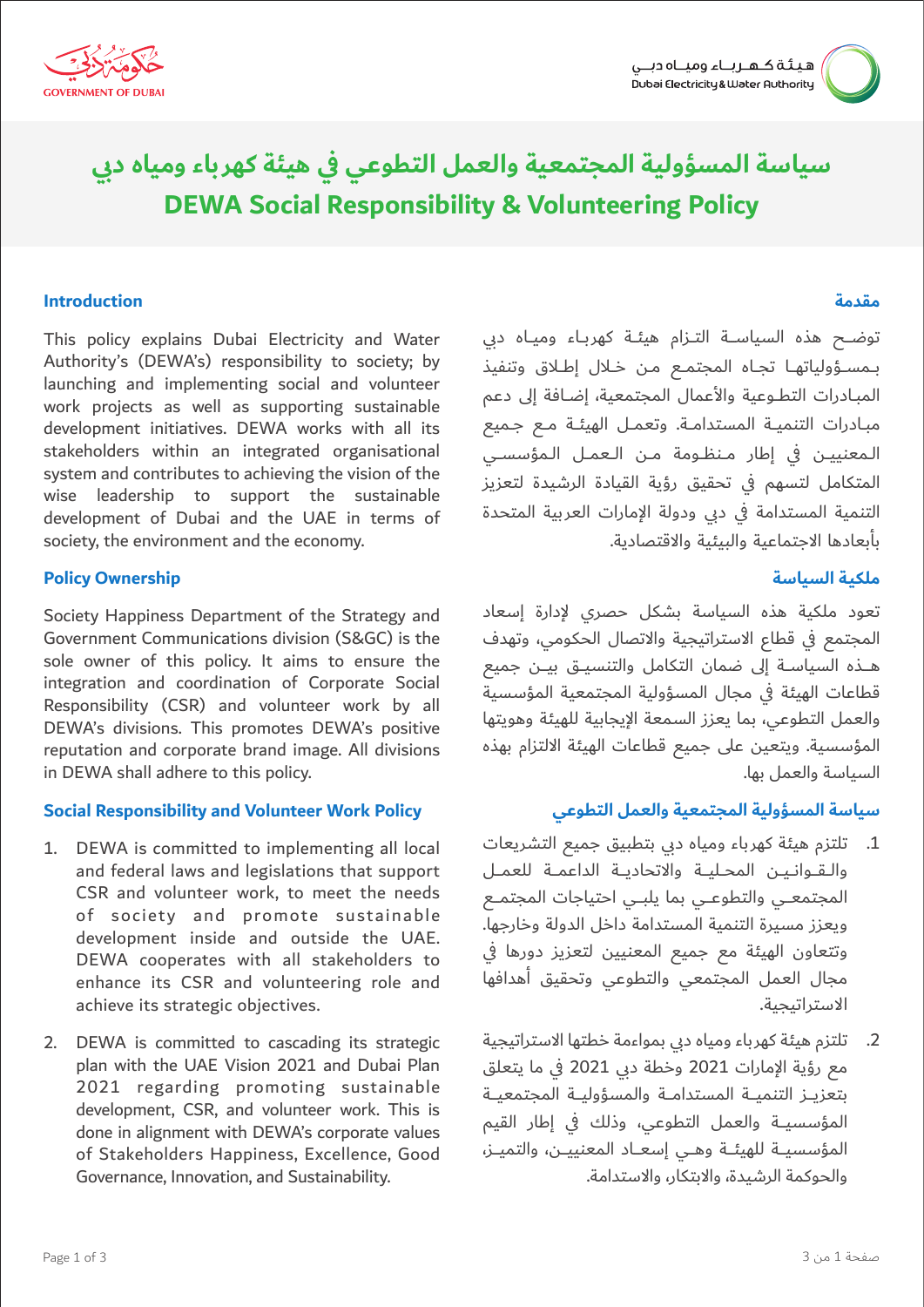- .3 تلتزم هيئة كهرباء ومياه دبي بتشجيع قطاعاتها على الـمشـاركـة في المبـادرات والـبرامـج والـمشروعـات المجتمعية والتطوعية من خلال تطبيق إطار العمل المجتمعي والتطوعي الذي طورته إدارة إسعاد المجتمع في قطاع الاستراتيجية والاتصال الحكومي.
	- .4 تقدم هيئة كهرباء ومياه دبي المساعدة والدعم المباشر لجميـع قطاعاتهـا وشركائها المجتمعييـن في مـا يتعلق بالمبادرات والبرامج والمشروعات المجتمعية والتطوعية. ويتولى قطاع الاستراتيجية والاتصال الحكومي مسؤولية الإشراف على آليات تطوير وتطبيق وتوثيق ومتابعة ودعم الـمبــادرات المجتمعيــة والبرامــج التطوعيــة ومــواءمـة المبادرات والبرامج والمشروعات المجتمعية والتطوعية مع استراتيجية الهيئة.
	- .5 تطبق هيئة كهرباء ومياه دبي القوانين والتشريعات المحلية والاتحادية ذات الصلة بالعمل التطوعي وفئات المجتمع المختلفة بما في ذلك أصحاب الهمم وكبار المواطنين في دولة الإمارات، وذلك من خلال مبادراتها وبرامجها ومشروعاتها المجتمعية والتطوعية. ويتولى قطاع الاستراتيجية والاتصال الــحكـومــى الإشــراف عـلى هــذه الــمبادرات والـبرامــج والمشروعات لتحقيق الأهداف الاستراتيجية للهيئة وضمان المساءلة الاجتماعية والتميز المؤسسي.
	- .6 تلتــزم هيئة كهرباء ومياه دبي بتدريب وتطوير ودعم موظفيها للمشاركة في الأعمال التطوعية والمجتمعية وتوفر لهم منصة إلكترونية للأعمال التطوعية. ويتولى قطـاع الاستراتيجية والاتصال الحكومـى، بالتعاون مع جميـع الـمعنييــن في الــهيئــة، تطويـر قاعــدة بـيانـات لـمتطوعـى الهيئــة وتطويـر منصــة إلكترونيـة للعمل التطوعي للموظفين والشركاء لتوفير الفرص التطوعية المناسبة. وتعمل قطاعات الهيئة على تسهيل مشاركة موظفيها في البرامج التطوعية بما لا يتعارض مع التزاماتهم الوظيفية.
	- .7 تلتزم هيئة كهرباء ومياه دبي بالعمل على تطوير آلية لتحديد الاحتياجات المجتمعية والتطوعية وفق أفضل الممارسـات العالميـة، إضـافـة إلى تعزيــز الشــراكات المؤسسية بما يحقق استراتيجية الهيئة. ويتولى قطاع الاستراتيجيـة والاتصال الحكومـي تطوير جميـع الآليـات والنظم والنماذج واللوائح الداعمة للعمل المجتمعي والتطوعي، بالتعاون مع القطاعات المعنية في الهيئة.
- 3. DEWA is committed to encouraging its divisions to take part in social and volunteering initiatives, programmes and projects by implementing the CSR and Volunteering Framework developed by the Society Happiness Department of S&GC.
- 4. DEWA provides support and direct assistance to all its divisions and society partners regarding social and volunteering initiatives, programmes, and projects. The responsibility of the S&GC division is to oversee the development, implementation, documentation, follow-up, and support mechanism for social initiatives and volunteering programmes, and aligning community and volunteering initiatives, programmes and projects with DEWA's strategy.
- 5. DEWA implements local and federal laws and regulations related to voluntary work and different segments of society such as people of determination and senior citizens in the UAE through its social and voluntary initiatives, programmes, and projects. The S&GC division supervises these initiatives, programmes and projects to achieve DEWA's strategic objectives, and ensure social accountability and corporate excellence.
- 6. DEWA is committed to training, developing and supporting its employees to engage in voluntary and social work, and provides an online volunteering platform for them. The S&GC division, in cooperation with all internal stakeholders, develops a database for DEWA's volunteers and develops an online volunteering platform for employees and partners to provide suitable volunteering opportunities. DEWA divisions facilitate the contribution of their employees in volunteering programmes, provided this does not conflict with their job duties.
- 7. DEWA is committed to developing a mechanism to identify social and volunteer needs in accordance with international best practices, and strengthen organisational partnerships to achieve DEWA's strategy. The S&GC division, in cooperation with the related divisions in DEWA, develops all mechanisms, systems, forms, and regulations that support DEWA's CSR and volunteering work.